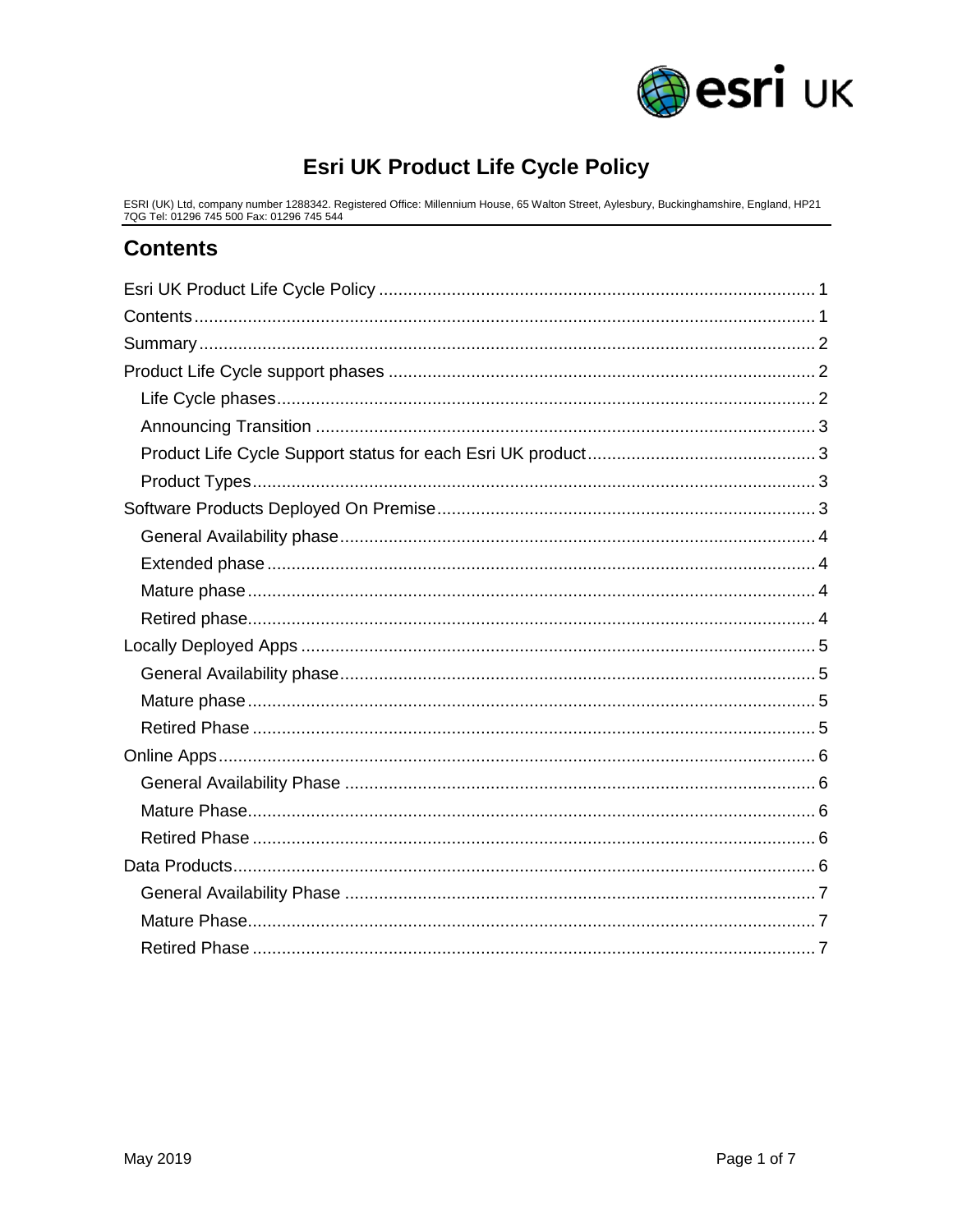

## <span id="page-1-0"></span>**Summary**

This Product Life Cycle Policy details the level of technical support that Esri UK will provide in relation to its products during such product's life span.

The Product Life Cycle is a progression of Product Life Cycle phases starting with the initial release of a new version of a product and ending with the retirement of that version of the product. This Product Life Cycle Policy details the product-specific technical support which is applicable to each of the Product Life Cycle phases.

Product Life Cycles may also vary by the type of product. For example, an on premise software product goes through a four-phase life cycle, whereas online apps typically have a two-phase life cycle.

Understanding Esri UK's Product Life Cycle Plan for its products will help users to develop plans, including users' product migration and transition strategies.

This Product Life Cycle Policy relates to Esri UK products; For Esri Inc products, you should refer to the [Esri Inc Product Life Cycle Policy.](http://downloads2.esri.com/support/TechArticles/Product-Life-Cycle.pdf)

The 'General Availability' phase of support referred to in this Product Life Cycle Policy is provided in accordance with Esri UK's Standard Support Policy, which is available via [http://www.esriuk.com/legal/terms-and-conditions.](http://www.esriuk.com/legal/terms-and-conditions) Support in relation to the 'Extended', 'Mature' and 'Retired' phases is subject to the caveats below.

# <span id="page-1-1"></span>**Product Life Cycle support phases**

### <span id="page-1-2"></span>**Life Cycle phases**

Esri UK's Product Life Cycle has up to four phases:

- General Availability
- Extended
- Mature
- Retired

The Product Life Cycle phases can either be calendar-based (moves to the next phase at a specific date) or version-based (moves to the next phase when a new version is released).

Note: Where applicable, Users may be able to continue to use products that enter the Extended or Mature phase. Where Users do so, the extent of support for those products is as detailed below. Where there is a newer version of, or an alternative to, those products available in the General Availability phase, Users are recommended to upgrade or migrate to such newer version or alternative product.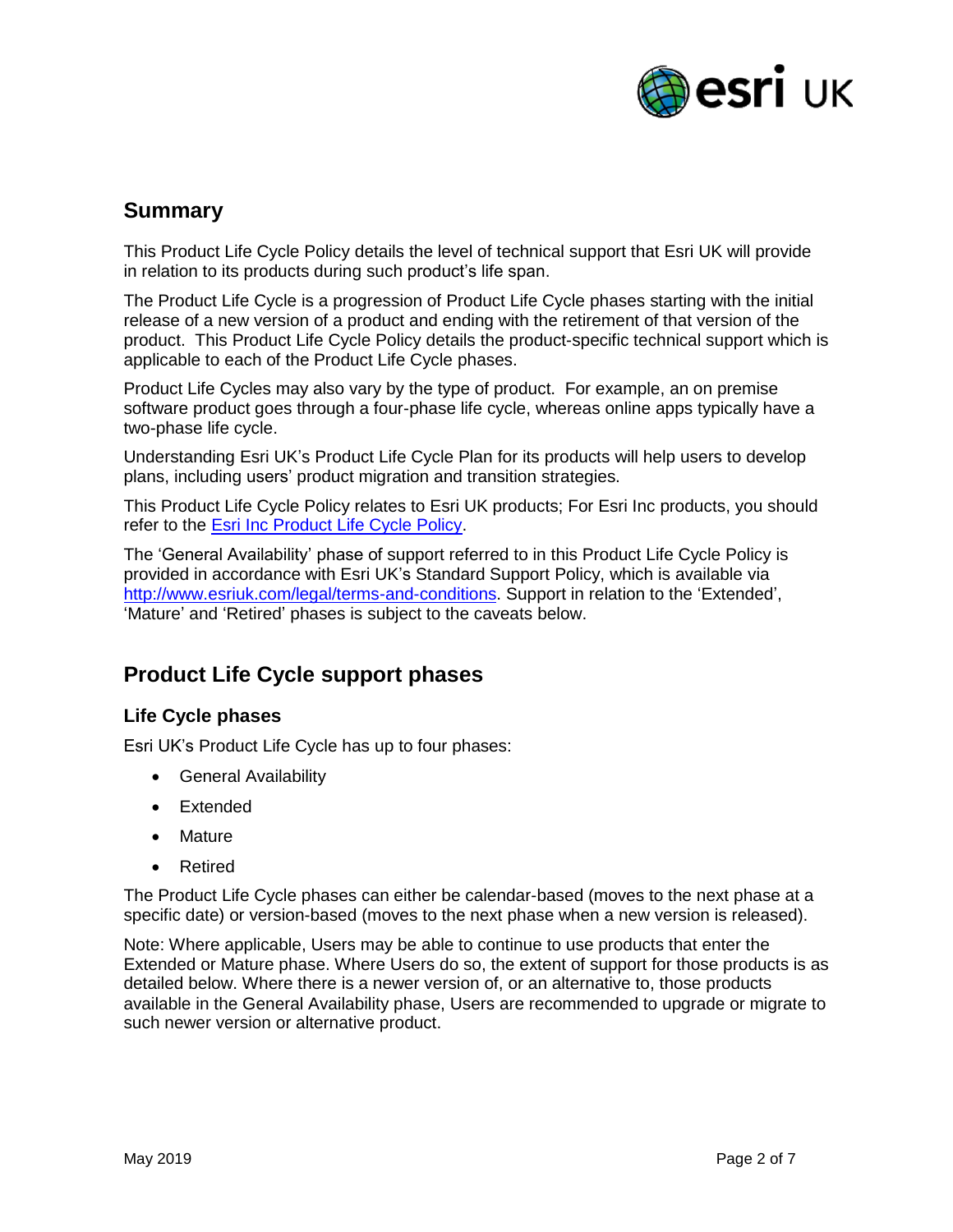

### <span id="page-2-0"></span>**Announcing Transition**

Esri UK will communicate Product Life Cycle transitions on its website and via the relevant Product Life Cycle document at each new release of a product. Esri UK may also announce transitions outside of a specific release event.

### <span id="page-2-1"></span>**Product Life Cycle Support status for each Esri UK product**

The Life Cycle status for each Esri UK product can be found on our website in each product's web site pages and on our Legal pages: [https://www.esriuk.com/en-gb/legal/uk/terms-and](https://www.esriuk.com/en-gb/legal/uk/terms-and-conditions/product-lifecycle-documents)[conditions/product-lifecycle-documents.](https://www.esriuk.com/en-gb/legal/uk/terms-and-conditions/product-lifecycle-documents)

#### <span id="page-2-2"></span>**Product Types**

There are four types of product:

- **Software products deployed on premise** e.g. LocatorHub, Sweet (on premise)
	- o Typically has all four life cycle phases
	- o Life cycle phases are calendar-based
- **Locally Deployed Apps** e.g. UK Data Loader
	- $\circ$  Typically has three life cycle phases (General Availability, Mature and Retired)
	- o Life cycle phases are version-based i.e. when a new version is released the previous release moves into Mature support
- **Online Apps** e.g. QuestionWhere Builder, Sweet (online)
	- o Typically has two life cycle phases (General Availability and Retired)
	- $\circ$  At end of life the final release may have a period of Mature support prior to retirement (when no version is in General availability)
	- $\circ$  Life cycle phases are version-based i.e. when a new version is released the existing version is retired as there is only one version available at any one time
- **Data Products** (both online and on premise) e.g. Premium Data Services
	- o Typically has two life cycle phases (General Availability and Retired)
	- o At end of life the final release may have a period of Mature support prior to retirement (when no version is in General availability)
	- $\circ$  Life cycle phases are version-based i.e. when a new version is released the existing version is retired as there is only one version available at any one time

### <span id="page-2-3"></span>**Software Products Deployed On Premise**

Software products deployed on premise typically these have all four life cycle phases which are calendar-based.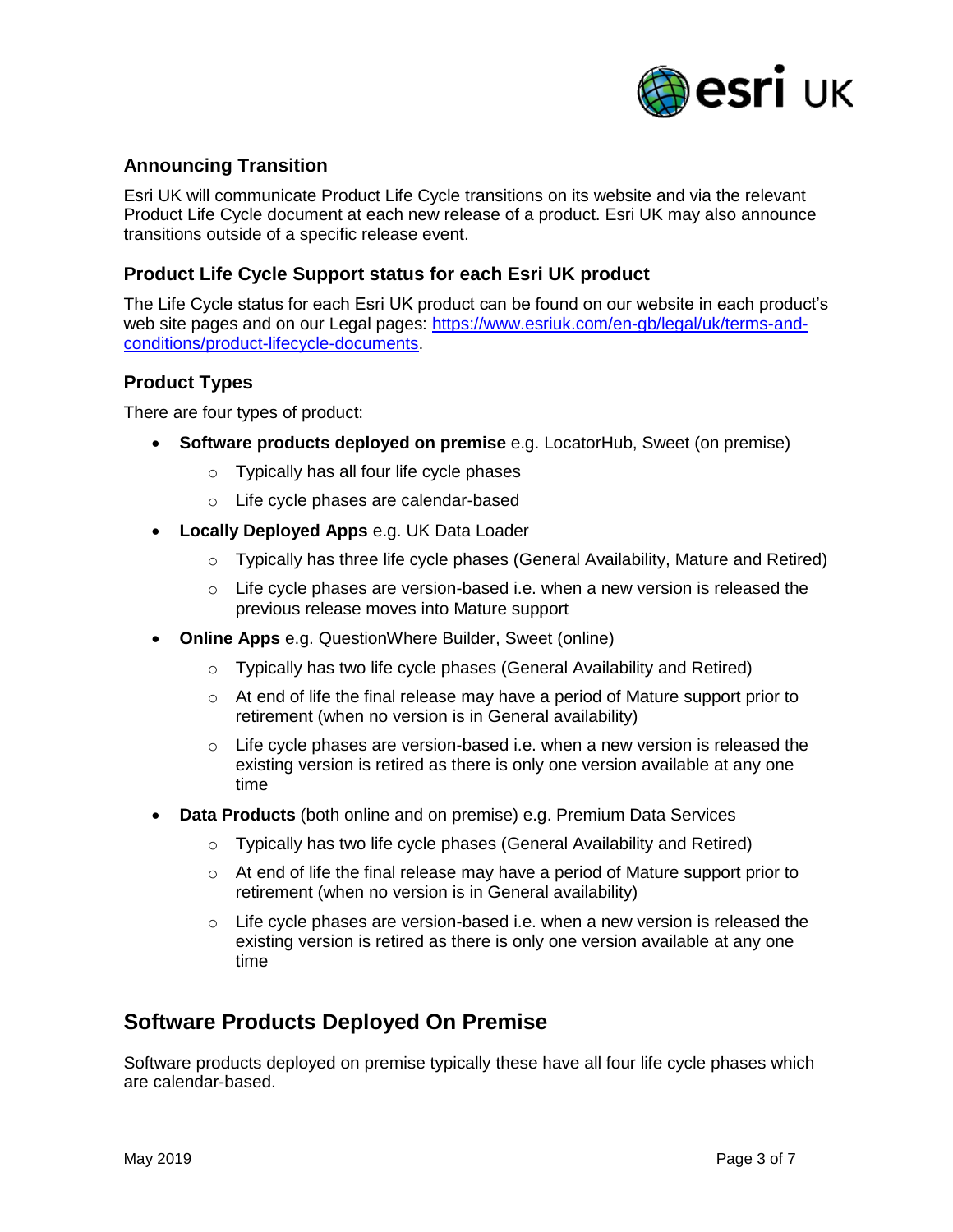

### <span id="page-3-0"></span>**General Availability phase**

For products in General Availability users can expect the following:

- Phone support between 9:00am and 5:30pm UK time Monday through Friday excluding UK Bank holidays. Note: Calls can be logged via My Esri at any time.
- Software patches and hot fixes.
- New environment certification when a major new release of a core dependent system such as ArcGIS software, operating system, database, or web browser is released during the General Availability phase of an Esri UK product, Esri UK will seek to certify this new environment either within the currently shipping release, or a new release.

### <span id="page-3-1"></span>**Extended phase**

The Extended phase for a product version usually starts shortly after a new major release of that product has become generally available, unless otherwise stated.

Once a product enters the Extended phase, users can expect the following:

- Phone support between 9:00am and 5:30pm UK time Monday through Friday excluding UK Bank holidays. Note: calls can be logged via My Esri at any time.
- Software patches and hot fixes.
- Esri UK will not certify new environments for products in the Extended phase.

#### <span id="page-3-2"></span>**Mature phase**

The Mature phase starts when the Extended phase ends. A product in the Extended phase moves to the Mature phase when a new major release of the product becomes generally available, unless otherwise stated. This general rule does not apply to all products. In particular, products that do not have frequent updates or which are nearing their retirement may enter the Mature phase even when no new version has been released.

Once a product enters Mature phase, a user can expect the following support:

- Phone support between 9:00am and 5:30pm UK time Monday through Friday excluding UK Bank holidays. Note: calls can be logged via My Esri at any time.
- Esri UK will not provide any further patches and hot fixes for products that have reached the Mature phase. New environments will not be certified for the Mature phase.

### <span id="page-3-3"></span>**Retired phase**

Once a product enters the Retired phase, the product will no longer be available for purchase and support will not be available.

Users will no longer have access to technical support. No new patches or hot fixes will be available and Esri UK will not certify any new environment.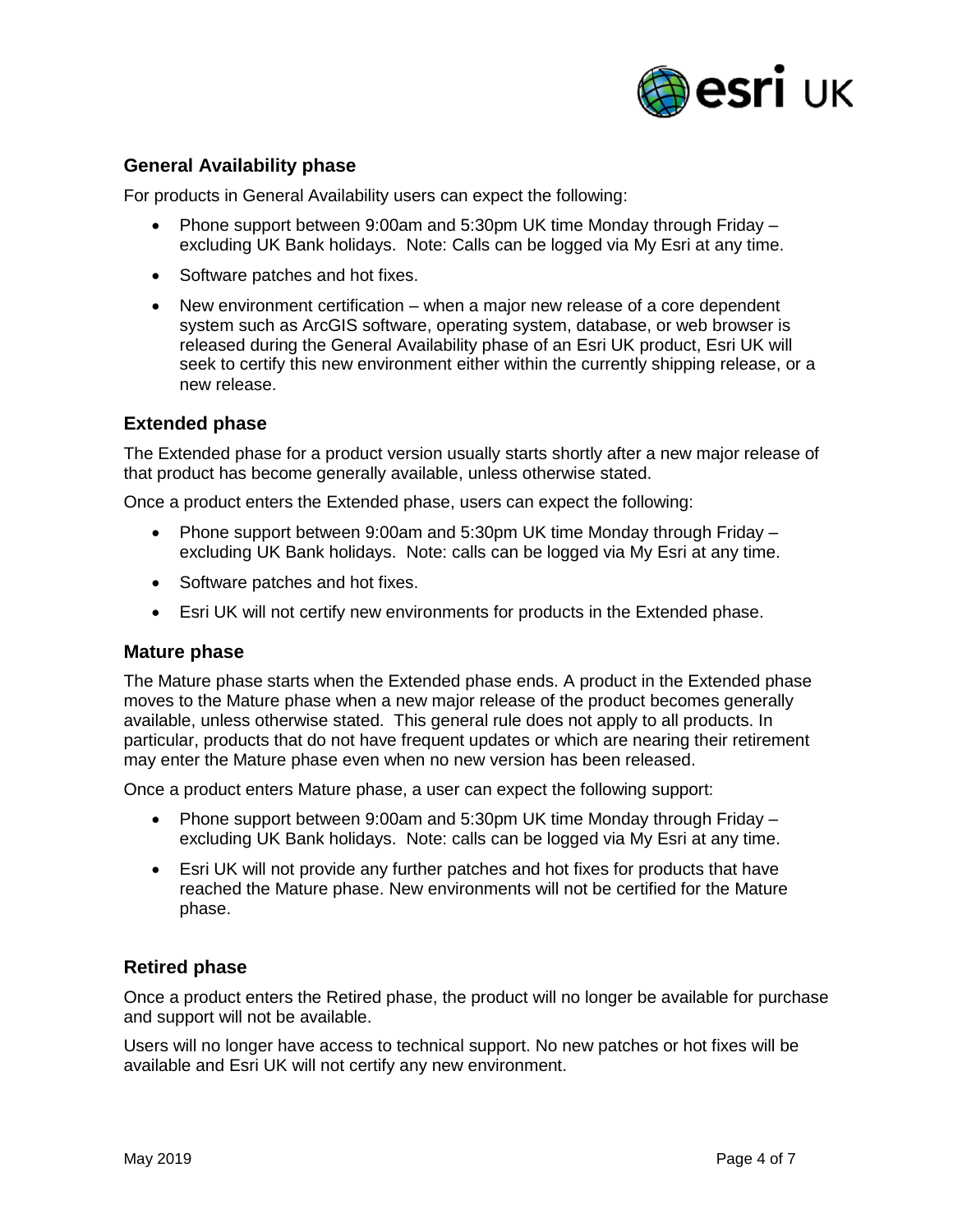

Announcements will be made as to when a product will enter the Retired phase. These announcements will be made with a reasonable notice period.

# <span id="page-4-0"></span>**Locally Deployed Apps**

Locally Deployed Apps typically have three life cycle phases (General Availability, Mature and Retired) which are version-based i.e. when a new version is released the previous release moves into the next phase of support.

### <span id="page-4-1"></span>**General Availability phase**

For Locally Deployed Apps in General Availability users can expect the following:

- Phone support between 9:00am and 5:30pm UK time Monday through Friday excluding UK Bank holidays. Note: Calls can be logged via My Esri at any time.
- Software patches and hot fixes.
- New environment certification when a major new release of a core dependent system such as ArcGIS software, operating system, database, or web browser is released during the General Availability phase of an Esri UK product, Esri UK will seek to certify this new environment either within the currently release, or a new release.

#### <span id="page-4-2"></span>**Mature phase**

The Mature phase starts when a new version of the product is released. There will only ever be one version in the General Availability phase.

A product that is approaching retirement may also move into the Mature phase immediately prior to retirement (during which time there will be no version that is in the General Availability phase).

Once a product enters Mature phase, a user can expect the following support:

- Phone support between 9:00am and 5:30pm UK time Monday through Friday excluding UK Bank holidays. Note: calls can be logged via My Esri at any time.
- Esri UK will not provide any further patches and hot fixes for products that have reached the Mature phase. New environments will not be certified for the Mature phase.

### <span id="page-4-3"></span>**Retired Phase**

Once a product enters the Retired phase, the product will no longer be available for purchase and support will not be available.

Users will no longer have access to technical support. No new patches or hot fixes will be available and Esri UK will not certify any new environment.

Announcements will be made as to when a product will enter the Retired phase. These announcements will be made with a reasonable notice period.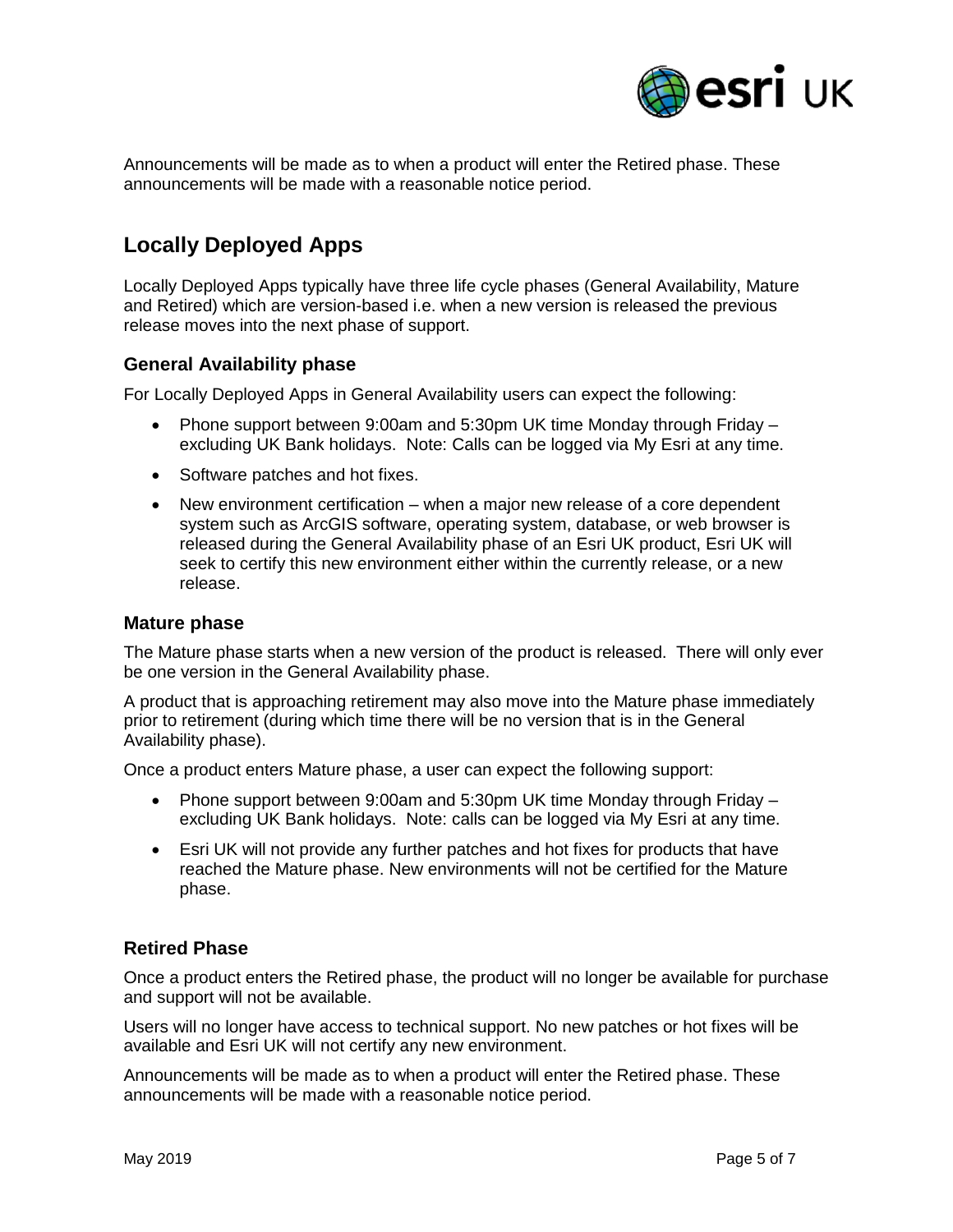

# <span id="page-5-0"></span>**Online Apps**

Online Apps typically has two life cycle phases (General Availability and Retired) which are version-based.

### <span id="page-5-1"></span>**General Availability Phase**

For Online Apps in the General Availability users can expect the following:

- Phone support between 9:00am and 5:30pm UK time Monday through Friday excluding UK Bank holidays. Note: calls can be logged via My Esri at any time.
- Software patches and hot fixes.
- New environment certification. When a new version of ArcGIS Online is released during the General Availability phase, Esri UK will test this new release and make applicable test result information available to users.

### <span id="page-5-2"></span>**Mature Phase**

Online Apps will only enter the Mature phase prior to retirement (when there is no longer a version in General Availability).

Once an Online App enters the Mature phase, a user can expect the following support:

- The online software service will be available but will not be maintained or updated.
- When a new version of Esri Inc's ArcGIS Online is released Esri UK will not test the new release of such with any Esri UK Mature phase Online Apps / online software products.
- Phone support between 9:00am and 5:30pm UK time Monday through Friday excluding UK Bank holidays. Note: calls can be logged via MyEsri at any time.
- Esri UK will not provide any further patches and hot fixes for products that have reached the Mature phase. New environments will not be certified for the Mature phase.

Users will be notified at least three months in advance before any Online Apps are moved to the Mature phase.

### <span id="page-5-3"></span>**Retired Phase**

The Online App has been removed and the services are no longer available or supported.

If reasonable under the circumstances, users will be notified at least three months in advance before any Online Services are moved to the Retired phase.

### <span id="page-5-4"></span>**Data Products**

Data Products typically has two life cycle phases (General Availability and Retired) which are version-based.